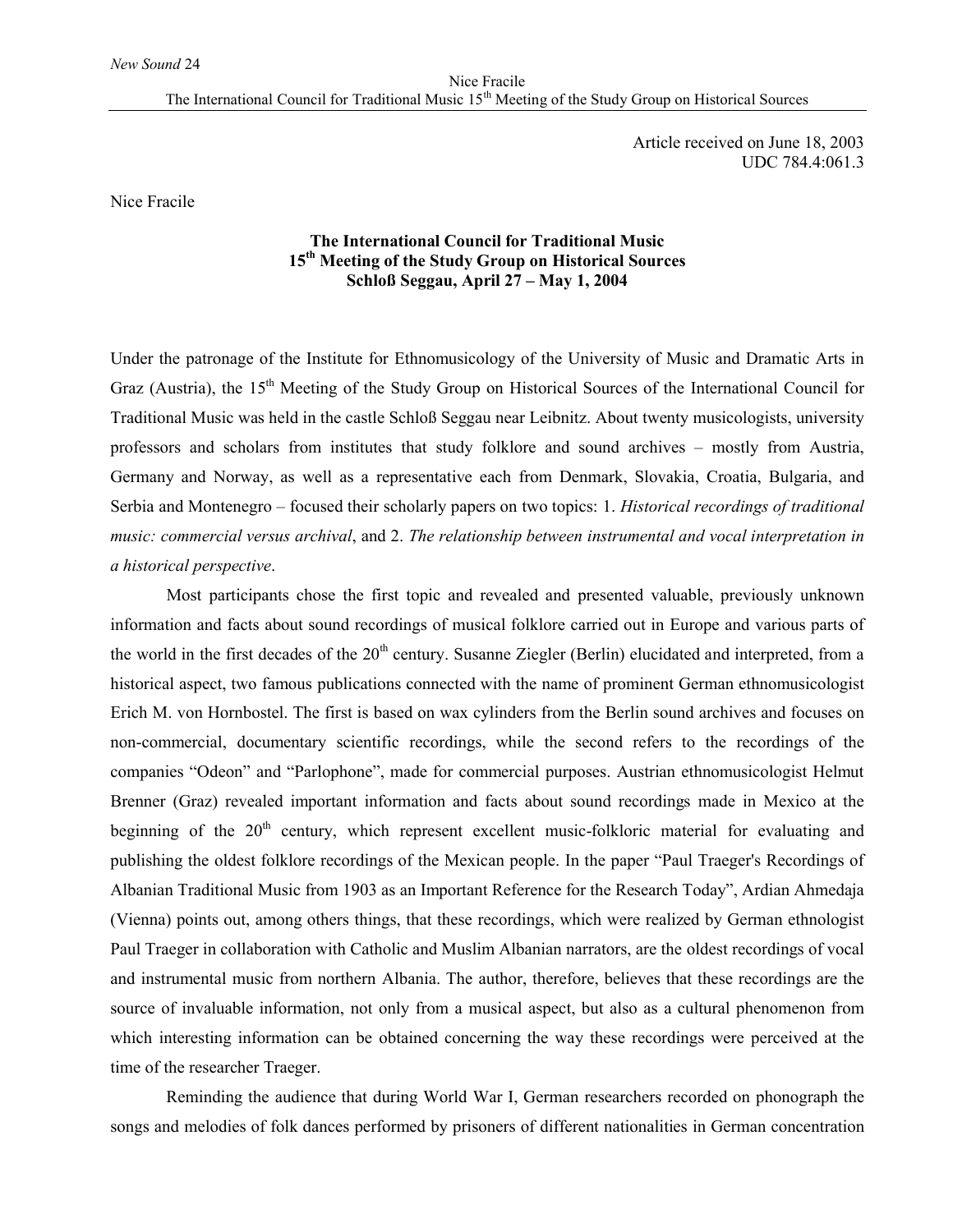## Nice Fracile The International Council for Traditional Music 15<sup>th</sup> Meeting of the Study Group on Historical Sources

camps, Jürgen Mahrenholz of Berlin spoke, with great inspiration and by providing abundant documentation, about the sound recordings of Arabian and Tartar music and music-folkloric material from western Africa and Georgia dating from 1915 to 1918. Six examples (epics accompanied by the gusla and melodies of folk dances played on the bagpipe) performed by Serbian prisoners were recorded in the German concentration camp Königsbrück in this period (on November 21<sup>st</sup>, 1916). They have not yet been published or transcribed, nor is our scholarly public familiar with them.

The second topic also aroused the interest of those musicologists present. A work that deserves mention among the presented papers is that of Gerd Grupe of Graz, who demonstrated, based on relevant music examples of "Qawwali" (the term denotes a specific way of vocal performing in the traditional music practice of northern India and Pakistan), the way in which architectural form follows function. Norwegian ethnomusicologist Björn Aksdal from Trondheim interpreted the relationship between vocal and instrumental music from a historical perspective and on the basis of one melody viewed through two performance styles: the vocal ("slåttestev") and the instrumental ("slått"). The author of this paper paid special attention, from the comparative aspect, to the relationship between vocal and instrumental interpretation in the folk music of Serbs, Montenegrins, Romanians and Walachians, including the process of mutual influences and multiculturalism of these national communities. There were also other noteworthy papers with examples of Hungarian and Russian folklore – which also elucidated the relationship between vocal and instrumental interpretation: Lujza Tari, Budapest, "Lessons on the Relationship between Vocal and Instrumental Interpretation in a Historical Perspective" and Ulrich Morgenstern, Hamburg, "Vocal Imitation of Instrumental Music in the Russian Tradition".

The presented works provoked a very lively, interesting, provocative, and at times even heated discussion on various issues, including those which refer to the archaism and specificity of music structure. Thus, certain ethnomusicologists from the West find almost unbelievable the music structure of Montenegrin songs, in which one feels a powerful style of performing on the gusla.

Thanks to the active, systematic and highly professional involvement of Professor Gerd Grupe, Ph.D, organizer of the meeting, the symposium was very well prepared and interestingly and successfully realized. Furthermore, this symposium opened the door to uninterrupted scholarly discussions and fruitful dedication to both topics which in many respects transcended the European cultural and scholarly milieu.

The side events of the meeting included a tour of Graz's historical and cultural sights and tasting excellent wines in the impressive Schloß Seggau cellar, which is over three hundred years old and is situated near the castle of the same name in which the meeting was organized. The presented works will soon be available to a wider scholarly public and the organizer promised they will be printed jointly in English and German. This will provide the participants of the  $16<sup>th</sup>$  Meeting of the Study Group on Historical Sources,